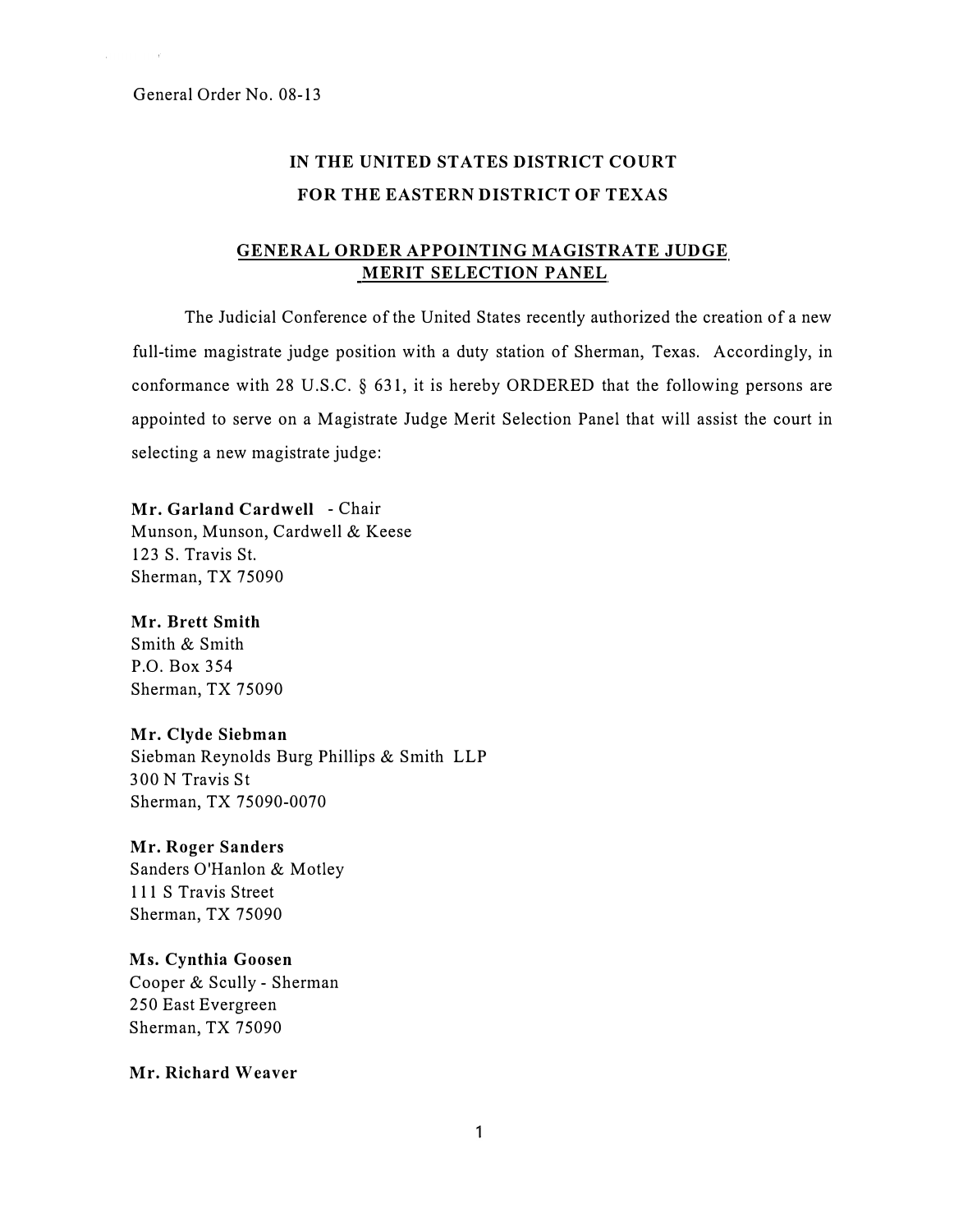Attorney at Law 130 S. Kentucky McKinney, TX 75069

## Mr. Charles Crawford

Abernathy Roeder Boyd & Joplin 1700 Redbud Suite 300 McKinney, TX 75069

## Mr. Rafael De La Garza

De La Garza Law Firm 3941 Legacy Drive Suite 204-A192 Plano, TX 75023

## Mr. George West

Attorney at Law 555 Republic Dr Suite 200 Plano, TX 75074

### Mr. Gerald Cobb

Jerry Cobb Attorney at Law 525 North Locust Denton, TX 76202

## Ms. Sarah Stevens

Coordinator, Center for Environmental Studies Austin College 900 N. Grand Ave., Suite 61583 Sherman, TX 75090

## Mr. Jim Gross

3801 Elgin Drive Plano, TX 75025

The above-mentioned panel shall review each applicant's qualifications in accordance with the applicable regulations of the Judicial Conference of the United States. See Appendix H, The Selection and Appointment of United States Magistrate Judges (Administrative Office of the U.S. Courts, April 2002). On or before ninety (90) days of the date of this order, the panel shall provide the court with an unranked list of five names of persons that a majority of